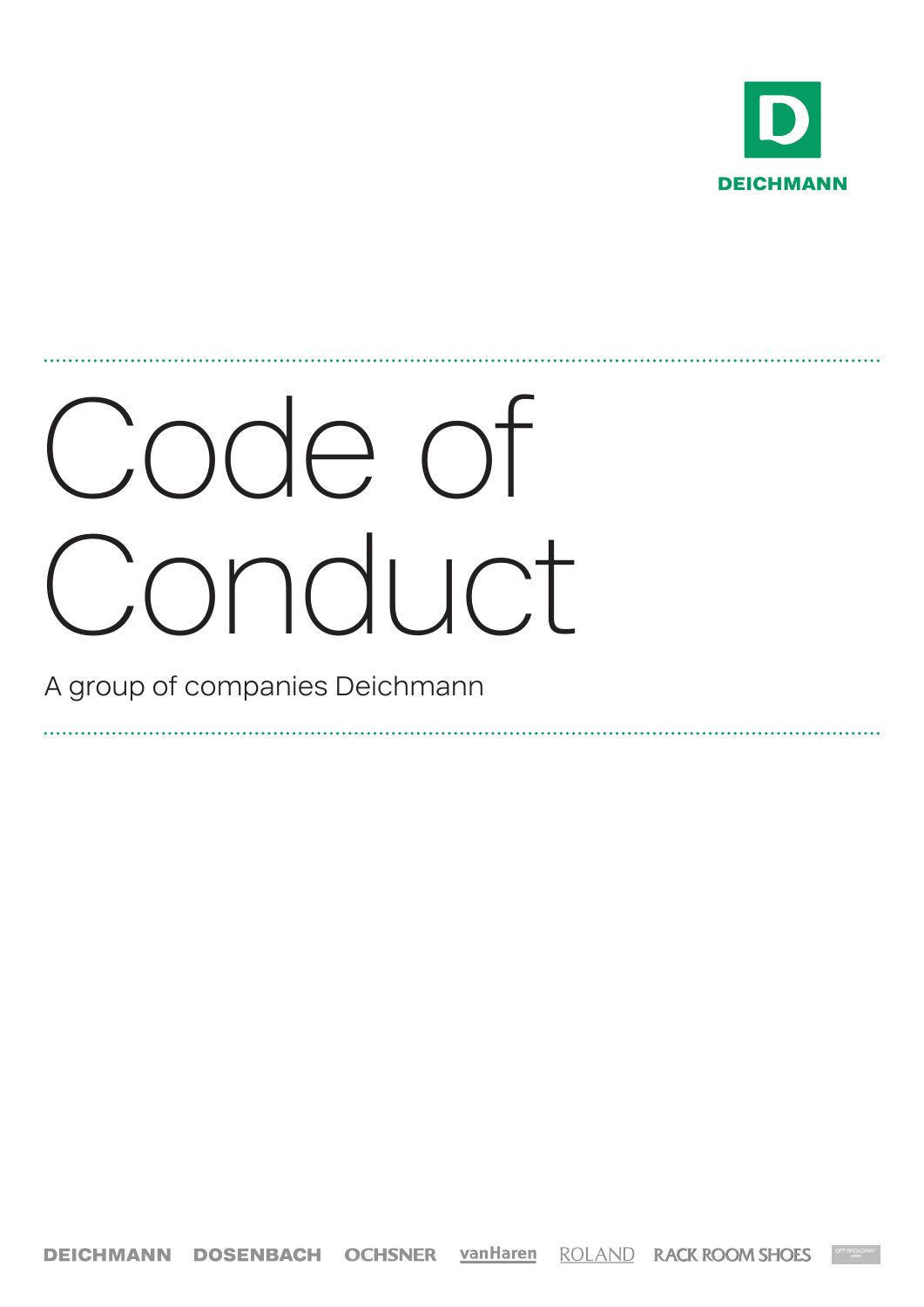| 5<br>5 Compensation<br>5 Compensation<br>5 Compensation<br>5 Compensation<br>5 Compensation<br>5 Compensation<br>5 Compensation<br>5 Compensation<br>5 Compensation<br>5 Compensation<br>5 Compensation<br>5 Compensation<br>5 Compensation<br>5 Compensat |  |
|------------------------------------------------------------------------------------------------------------------------------------------------------------------------------------------------------------------------------------------------------------|--|
|                                                                                                                                                                                                                                                            |  |
|                                                                                                                                                                                                                                                            |  |
|                                                                                                                                                                                                                                                            |  |
|                                                                                                                                                                                                                                                            |  |
|                                                                                                                                                                                                                                                            |  |
|                                                                                                                                                                                                                                                            |  |
|                                                                                                                                                                                                                                                            |  |

## Content Content Content Content Content Content Content Content Content Content Content Content Content Conte

We, the Deichmann-Group are committed to continue the responsibilities in the field of social and environmental compliance for all our actions worldwide. We have a responsibility toward the millions of people buying our products or taking part in their production and distribution.

In order to make our position clear to our suppliers, our own staff, as well as to any other parties, we have set up this Deichmann Code of Conduct. It is a non-negotiable requirement from our side that all our suppliers, and their subcontractors, without exception, should follow this Code. Most of the requirements of this Code of Conduct follow the official ILO Conventions and Recommendations, or similar international instruments.

The intention of the Deichmann Code of Conduct is to establish and develop its social and environmental standards with suppliers and subcontractors, and not simply to terminate the business relationship in the case of a non-compliance.

Our general rule is that our suppliers must, in all of their activities, follow this Deichmann Code of Conduct. Should any of the following standards of the Deichmann-Group be less demanding than the National Law of any country or territory, the National Law and therefore the higher standard should always be followed. In such a case, the suppliers must always inform the Deichmann-Group immediately upon receiving this Code.

Rules or provisions already existing apart from the National Law, and demanding higher standards, will remain unaffected and must be observed.

"Supplier" is the contractual partner that is responsible for the product, process or service and is able to ensure that social accountability is exercised. This definition may apply to manufacturers, distributors, importers, assemblers, service organisations, etc.

"Subcontractor" is a business entity in the supply chain which directly or indirectly, provides the supplier with goods and/or services integral to, and utilized in/for the production of the supplier's goods and/or services.

Björn Gulden Managing Director Deichmann-Group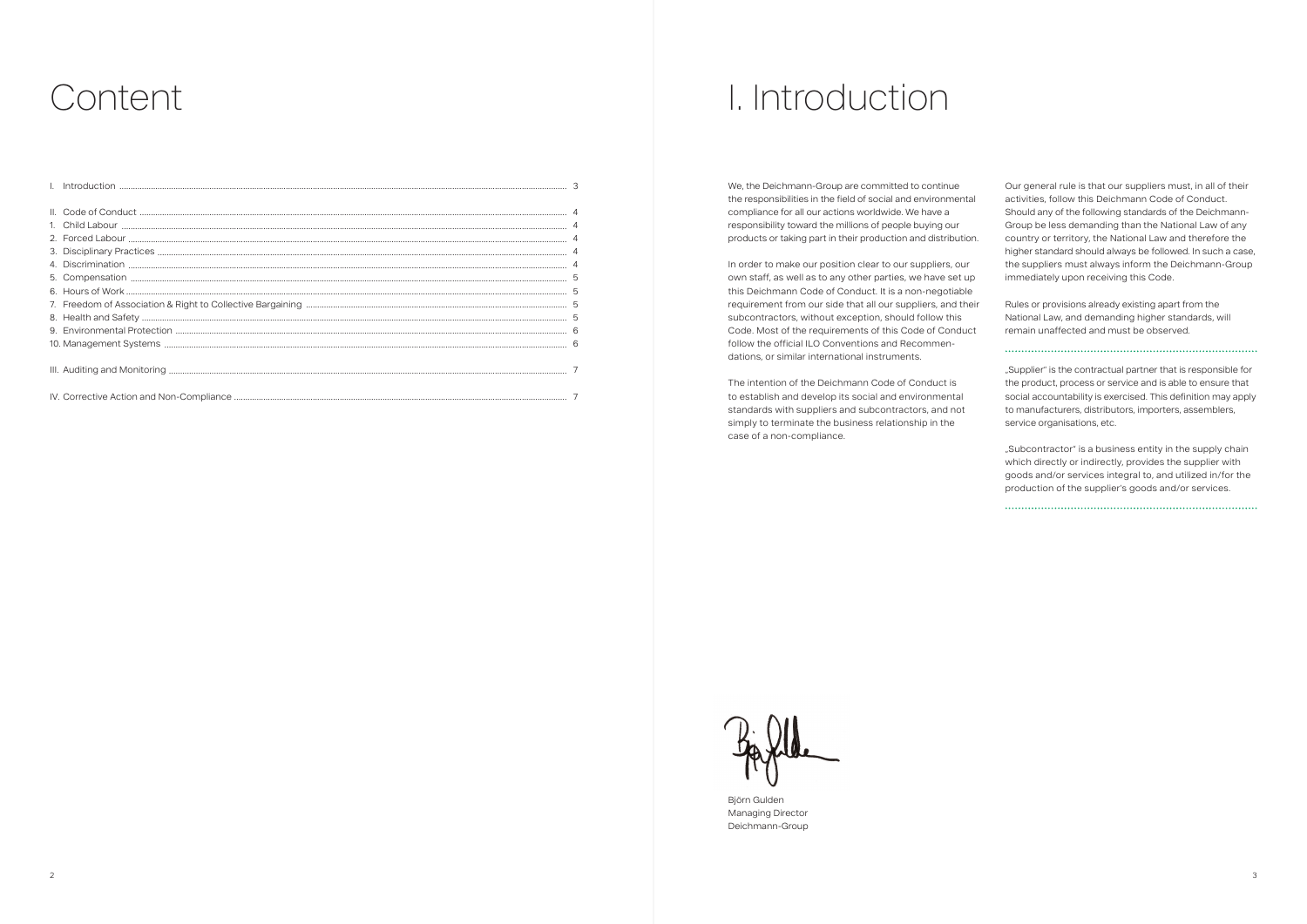#### 1. Child Labour

Defined as any work by a person less than 15 years of age, unless local minimum age law stipulates a higher age for work or mandatory schooling, in which case the higher age would apply. If, however, local minimum age law is set at 14 years of age in accordance with developing country exceptions under ILO Convention 138, the lower age will apply.

A young worker is any worker over the age of a child as defined above and under the age of 18.

1.1. The supplier shall not engage in or support the use of child labour as defined above.

1.2. The supplier shall establish, document, maintain, and effectively communicate to personnel and other interested parties policies and procedures for remedial support of children (all necessary support and actions to ensure the safety, health, education and development of children who have been subjected to child labour, as defined above, and are dismissed) found to be working in situations which fit the definition of child labour above, and shall provide adequate support to enable such children to attend and remain in school until no longer a child as defined above.

1.3. The supplier shall establish, document, maintain, and effectively communicate to personnel and other interested parties policies and procedures for promotion of education for children covered under ILO Recommendation 146 and young workers who are subject to local compulsory education laws or are attending school, including means to ensure that no such child or young worker is employed during school hours and that combined hours of daily transportation (to and from work and school), school, and work time does not exceed 10 hours a day.

1.4. The supplier shall not expose young workers to situations in or outside of the workplace that are hazardous, unsafe or unhealthy.

#### 2. Forced Labour

All work or service that is extracted from any person under the menace of any penalty for which said person has not offered himself /herself voluntarily. The supplier shall not engage in or support the use of forced, including bonded and prison labour, nor shall personnel be required to lodge 'deposits' or identity papers upon commencing employment with the supplier.

#### 3. Disciplinary Practices

The supplier shall not engage in or support the use of physical, sexual, psychological or verbal harassment or abuse. Every employee shall be treated with respect and dignity.

#### 4. Discrimination

4.1. The supplier shall not engage in or support discrimination, especially not in hiring, compensation, access to training, promotion, termination or retirementbased on race, caste, national origin, religion, disability, gender, sexual orientation, membership of associations or political affiliation.

4.2. The supplier shall not interfere with the exercise of the rights of personnel to observe tenets or practices, or to meet needs relating to race, caste, national origin, religion, disability, gender, sexual orientation, membership of associations, or political affiliation.

4.3. The supplier shall not allow behaviour, including gestures, language or physical contact, that is sexually coercive, threatening, abusive, or exploitative.

4.4. Female employees must be accorded the agreed maternity leave before and after the birth. Employees may not be dismissed on account of pregnancy. Pregnant employees may not be employed in workplaces which could have a negative effect on their health.

## II. Code of Conduct

#### 5. Compensation

5.1. Employees are entitled to a written contract of employment, with at least the following point governed: time that work starts, working hours, remuneration, vacation entitlement, security against dismissal, maternity protection.

5.2. The supplier shall ensure that wages paid for a standard working week shall at least meet legal standards and shall always be sufficient to meet the basic needs of personnel and provide some discretionary income.

5.3. The supplier shall ensure that deductions from wages are not made for disciplinary purposes, and shall ensure that wage and benefits composition are detailed clearly and regularly for workers. The supplier shall also ensure that wages and benefits are rendered in full compliance with all applicable laws and that compensation is rendered either in cash or cheque form, in a manner convenient to workers.

5.4. The supplier shall ensure that labour only contracting arrangements and false apprenticeship schemes are not undertaken in an effort to avoid fulfilling its obligations to personnel underapplicable laws pertaining to labour and social security legislation and regulations.

#### 6. Hours of Work

6.1. The supplier shall comply with applicable laws and industry standards on working hours. In any event, personnel shall not, on a regular basis, be required to work in access of 48 hours per week and shall be provided with at least one day off for every seven day period.

6.2. If overtime work (more than 48 hours per week) is needed by the supplier, the supplier shall ensure that it is always remunerated at a premium rate. Overtime work shall always be voluntarily accepted by the employee.

#### 7. Freedom of Association & Right to Collective Bargaining

7.1. The supplier shall respect the right of all personnel to form and join employee associations of their choice and to bargain collectively.

7.2. The supplier shall, in those situations in which the right to freedom of association and collective bargaining are restricted under law, facilitate parallel means of independent and free association and bargaining for all such personnel.

7.3. The supplier shall ensure that representatives of such personnel are not the subject of discrimination and that such representatives have access to their members in the workplace.

### 8. Health and Safety

8.1. The supplier, bearing in mind the prevailing knowledge of the industry and of any specific hazards, shall provide a safe, clean, and healthy working environment and shall take adequate steps to prevent accidents and injury to health, arising out of or associated with the course of work, by minimizing the cause(s) of hazards inherent in the working environment.

8.2. The supplier shall appoint a senior management representative responsible for the health and safety of all personnel, and accountable for the implementation of the health and safety elements of this standard.

8.3. The supplier shall ensure that all personnel receive regular and recorded health and safety training, and that such training is repeated for new and reassigned personnel.

8.4. The supplier shall provide, for use by all personnel, clean bathrooms, access to drinkable clean water, and, if appropriate, sanitary facilities for food storage.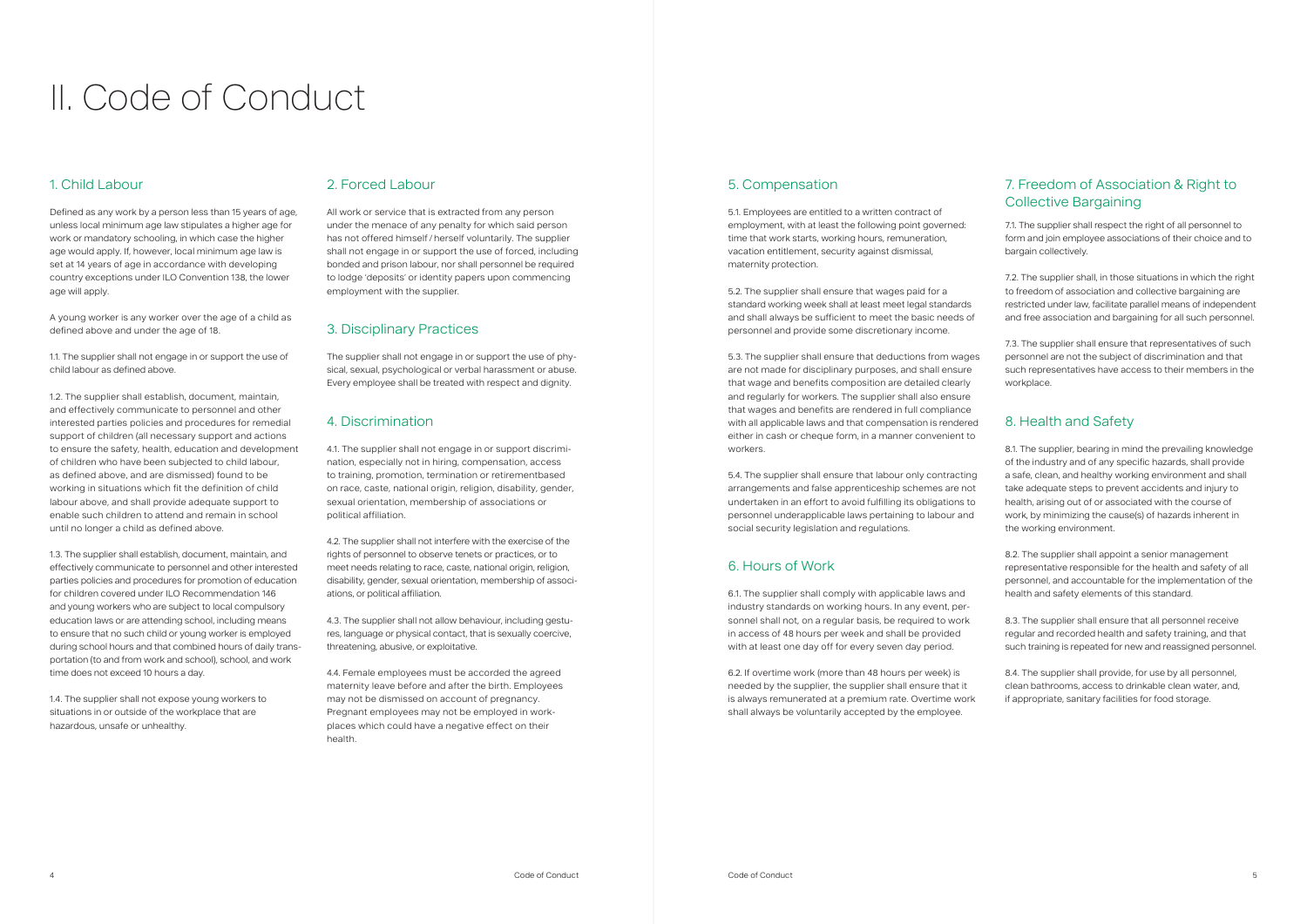8.5. The supplier shall ensure that dormitory facilities, if provided for personnel, are clean, safe, and meet the basic needs of the personnel.

#### 9. Environmental Protection

9.1. The supplier must comply with all applicable environmental laws and regulations in the country of operation.

9.2. The supplier shall conduct its business in a manner that utilises natural resources as efficiently as possible.

9.3. Hazardous substances should be limited wherever possible. They may only be used if handled correctly and if the environment does not suffer through their use.

9.4. The environmentally compatible disposal of waste and containers must be guaranteed and proven upon request. All the waste that occurs during production must be disposed of in the correct manner.

#### 10. Management Systems

10.1. The supplier shall take positive actions to implement the requirements of this standard, to incorporate the standard into all of its operations, and to make the standard an integral part of its overall philosophy and general policy.

10.2. The supplier shall assign responsibility for all matters pertaining to this Code of Conduct to a manager within its organisation.

10.3. Top management of the supplier shall periodically review the operation of the requirements of this standard.

10.4. The supplier accepts responsibility for observing the requirements of this standard with respect to all employees and workers that it supervises and agrees to a) assign responsibility for implementing this standard at each place that it owns or controls to an employee; b) ensure that all employees and workers are aware of the standard by communicating its contents in a language understood by them. Code of Conduct training is to be conducted on a regular basis;

c) refrain from disciplining, dismissing or otherwise discriminating against any employee for providing information concerning observance of this standard.

10.5. The supplier shall maintain appropriate records to demonstrate conformance to the requirements of this standard, and shall be able to provide reasonable information and access to parties approved by the Deichmann-Group seeking to verify conformance.

10.6. The supplier will make observance of this Code of Conduct a condition of all agreements that it enters into with subcontractors. These agreements shall oblige these subcontractors to conform to all requirements of this standard (including this clause) and participate in the supplier's monitoring activities as requested.

## III. Auditing and Monitoring

## IV. Corrective Action and Non-Compliance

To evaluate the compliance of this Code of Conduct, we will make use of independent auditors to conduct social and environmental audit services on behalf of the Deichmann-Group.

We have the right to monitor the compliance of this Code of Conduct by systematic, unannounced inspections, conducted by members of the Deichmann-Group or independent auditors.

The Deichmann Code of Conduct sets the standards that our partners are expected to meet in operating their manufacturing sites. We are aware that some of these relatively high expectations can not be met at once. In the case of a non-compliance it is important for the Deichmann-Group that the supplier takes all necessary corrective actions to improve the situation and meet the requirements within a reasonable period of time. This time allowance is dependent on the nature of the corrective action. If repeated violations are established without any effort by the supplier to take appropriate corrective actions, it is our duty to terminate the cooperation with this supplier.